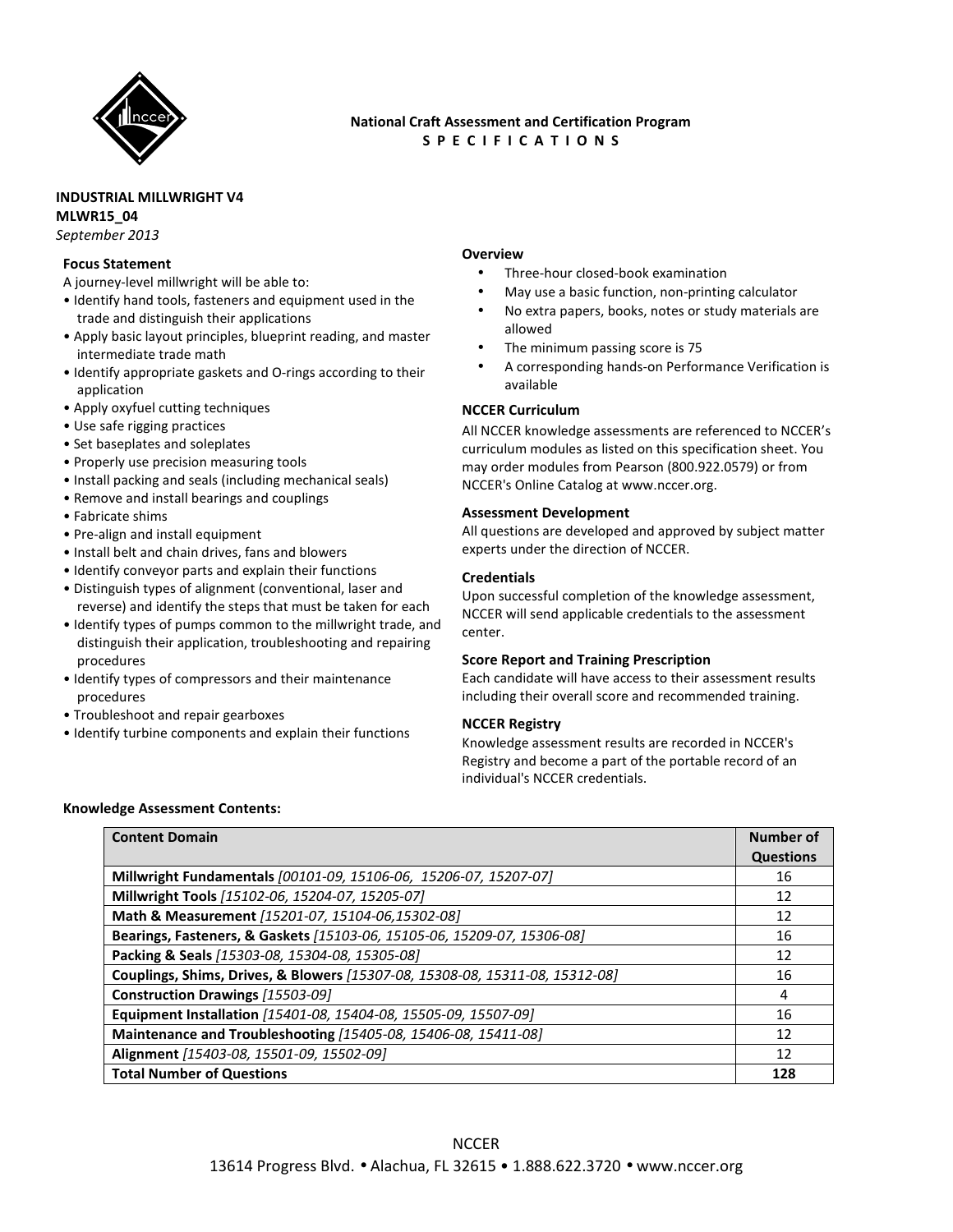

# **National Craft Assessment and Certification Program S P E C I F I C A T I O N S**

# **Learning Objectives related to Assessment:**

|                 | <b>Millwright Fundamentals</b>                                                                       |
|-----------------|------------------------------------------------------------------------------------------------------|
| <b>Registry</b> | <b>Module Title Objectives:</b>                                                                      |
| ID              |                                                                                                      |
| Number:         |                                                                                                      |
| 00101-09        | <b>Basic Safety</b>                                                                                  |
|                 | Explain OSHA's General Duty Clause and 1926 CFR Subpart C.                                           |
|                 | Explain the role of OSHA in job-site safety.                                                         |
|                 | Explain fall protection, ladder, stair, and scaffold procedures and requirements.                    |
|                 | Identify caught-in-between hazards and demonstrate safe working procedures and                       |
|                 | requirements.                                                                                        |
|                 | Define safe work procedures to use around electrical hazards.                                        |
|                 | Demonstrate the use and care of appropriate personal protective equipment (PPE).                     |
|                 | Explain the importance of hazard communications (HazCom) and Material Data Safety Sheets<br>(MSDSs). |
|                 | Identify other construction hazards on your job site, including hazards material exposures,          |
|                 | environmental elements, welding and cutting hazards, confined spaces, and fires.                     |
| 15106-06        | <b>Oxyfuel Cutting</b>                                                                               |
|                 | Identify and explain the use of oxyfuel cutting equipment.                                           |
| 15206-07        | <b>Rigging</b>                                                                                       |
|                 | Identify and describe the uses of common rigging hardware and equipment.                             |
|                 | Use and understand the correct hand signals to guide a crane operator.                               |
|                 | Tie knots used in rigging.                                                                           |
|                 | Identify basic rigging and crane safety procedures.                                                  |
|                 | Inspect common rigging equipment.                                                                    |
| 15207-07        | <b>Setting Baseplates and Soleplates</b>                                                             |
|                 | Establish baseplate and soleplate locations.                                                         |
|                 | Install baseplates and soleplates.                                                                   |
|                 | Field-verify a plate installation.                                                                   |
|                 |                                                                                                      |
|                 | <b>Millwright Tools</b>                                                                              |
| <b>Registry</b> | <b>Module Title Objectives:</b>                                                                      |
| ID              |                                                                                                      |
| Number:         |                                                                                                      |
| 15102-06        | <b>Millwright Hand Tools</b>                                                                         |
|                 | Explain the purpose of each of the tools commonly used by millwrights.                               |
| 15204-07        | <b>Specialty Tools</b>                                                                               |
|                 | Use torque multipliers.                                                                              |
|                 | Use bevels.                                                                                          |
|                 | Use telescoping gauges.<br>Use thickness gauge stock.                                                |
|                 |                                                                                                      |
|                 | Use drill gauges.<br>Use radius gauges.                                                              |
| 15205-07        | <b>Millwright Power Tools</b>                                                                        |
|                 | Use and care for bearing heaters.                                                                    |
|                 |                                                                                                      |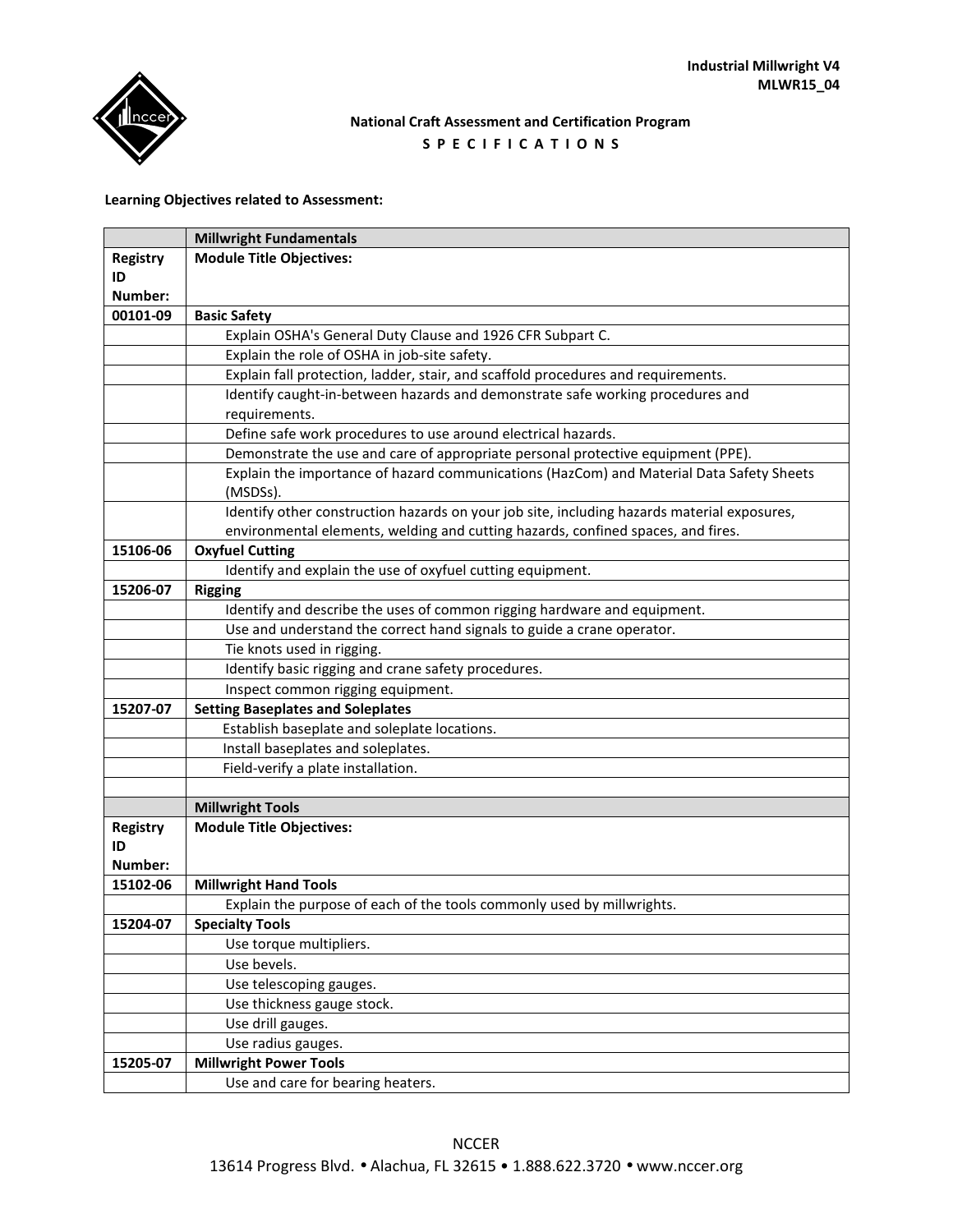|                 | Explain power tool safety.                                                         |
|-----------------|------------------------------------------------------------------------------------|
|                 | Use and care for drills.                                                           |
|                 | Identify and explain key broaches.                                                 |
|                 | Perform precision drilling.                                                        |
|                 | Use and care for pipe threading machines.                                          |
|                 | Use and care for drill presses.                                                    |
|                 | Use and care for pipe threading machines.                                          |
|                 |                                                                                    |
|                 | <b>Math &amp; Measurement</b>                                                      |
| <b>Registry</b> | <b>Module Title Objectives:</b>                                                    |
| ID              |                                                                                    |
| Number:         |                                                                                    |
| 15201-07        | <b>Intermediate Trade Math</b>                                                     |
|                 | Use tables.                                                                        |
|                 | Use ratios and proportions.                                                        |
|                 | Solve basic algebra problems.                                                      |
|                 | Solve area problems.                                                               |
|                 | Solve volume problems.                                                             |
|                 | Solve circumference problems.                                                      |
| 15104-06        | <b>Basic Layout</b>                                                                |
|                 | Identify layout tools and explain their uses.                                      |
|                 | Scribe straight lines.                                                             |
|                 | Scribe circles using dividers and trammel points.                                  |
|                 | Lay out equipment locations.                                                       |
| 15302-08        | <b>Precision Measuring Tools</b>                                                   |
|                 | Use levels.                                                                        |
|                 | Use calipers.                                                                      |
|                 | Use micrometers.                                                                   |
|                 | Use speed measurement tools.                                                       |
|                 | Use dial indicators.                                                               |
|                 |                                                                                    |
|                 | <b>Bearings, Fasteners, &amp; Gaskets</b>                                          |
| <b>Registry</b> | <b>Module Title Objectives:</b>                                                    |
| ID              |                                                                                    |
| Number:         |                                                                                    |
| 15103-06        | <b>Fasteners and Anchors</b>                                                       |
|                 | Identify and explain the use of threaded fasteners.                                |
|                 | Identify and explain the use of non-threaded fasteners.                            |
|                 | Identify and explain the use of anchors.                                           |
| 15105-06        | <b>Gaskets and O-Rings</b>                                                         |
|                 | Identify the various types of gaskets and explain their uses.                      |
|                 | Lay out, cut, and install a flange gasket                                          |
|                 | Select an O-ring for a given application and install it.                           |
| 15209-07        | <b>Introduction to Bearings</b>                                                    |
|                 | Identify various types of bearings.                                                |
| 15306-08        | <b>Removing and Installing Bearings</b>                                            |
|                 | Remove defective bearings using manual pullers and/or a press.                     |
|                 | Describe using heat to remove a defective bearing.                                 |
|                 | Identify common bearing failure modes and describe the conditions that cause them. |
|                 | Install pillow block bearings.                                                     |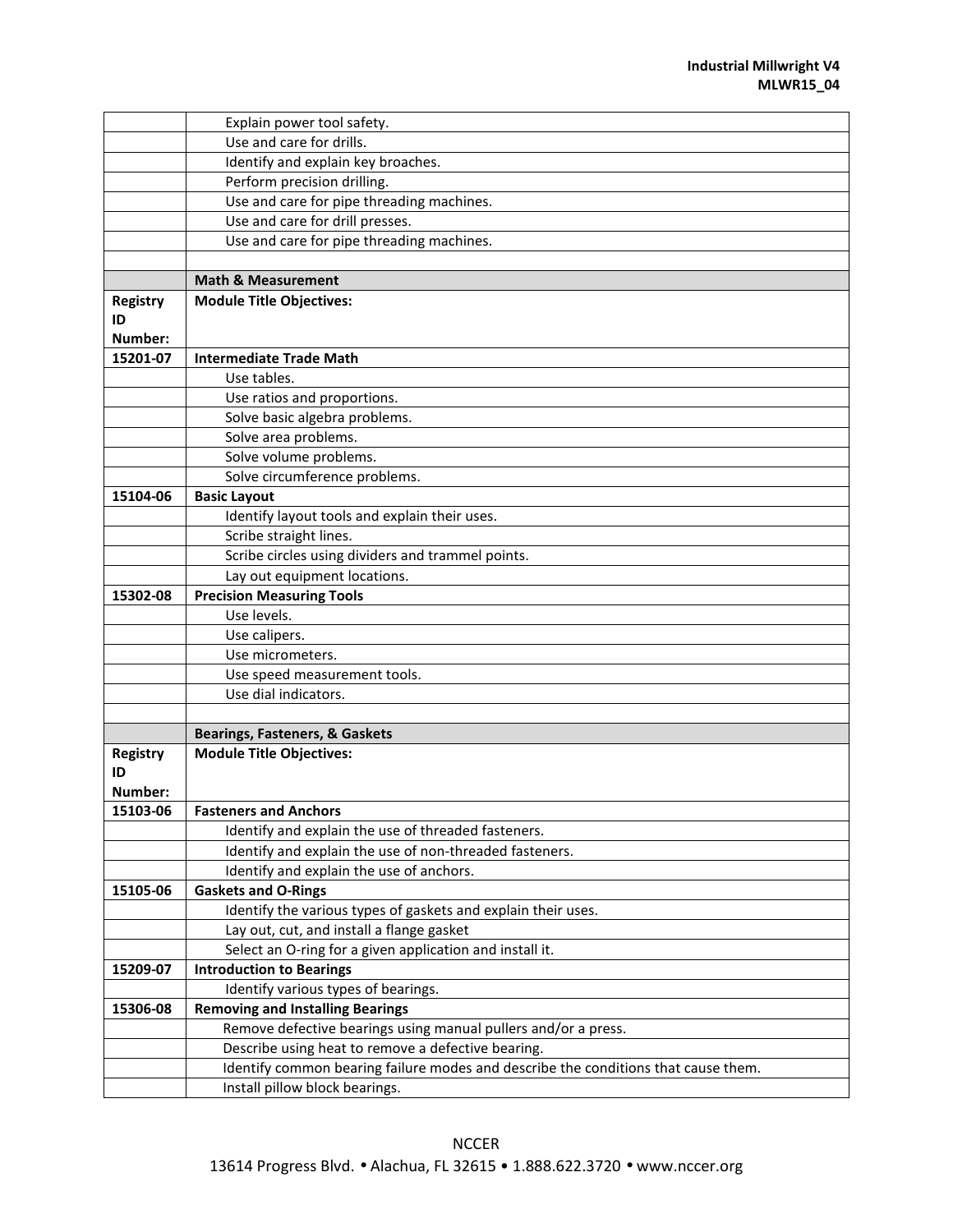|                 | <b>Packing &amp; Seals</b>                                                |
|-----------------|---------------------------------------------------------------------------|
| <b>Registry</b> | <b>Module Title Objectives:</b>                                           |
| ID              |                                                                           |
| Number:         |                                                                           |
| 15303-08        | <b>Installing Packing</b>                                                 |
|                 | Identify and explain the types of packing.                                |
|                 | Install packing.                                                          |
| 15304-08        | <b>Installing Seals</b>                                                   |
|                 | Identify and explain types of seals.                                      |
|                 | Identify and explain seal materials.                                      |
| 15305-08        | <b>Installing Mechanical Seals</b>                                        |
|                 | Identify and explain types of mechanical seals.                           |
|                 | Explain mechanical seal classification.                                   |
|                 |                                                                           |
|                 | Couplings, Shims, Drives, & Blowers                                       |
| Registry        | <b>Module Title Objectives:</b>                                           |
| ID              |                                                                           |
| Number:         |                                                                           |
| 15307-08        | <b>Installing Couplings</b>                                               |
|                 | Identify and explain coupling types.                                      |
|                 | Install couplings.                                                        |
| 15308-08        | <b>Fabricating Shims</b>                                                  |
|                 | Identify and explain types of shim stock.                                 |
|                 | Identify and explain shim materials.                                      |
|                 | Fabricate shims.                                                          |
| 15311-08        | <b>Installing Belt and Chain Drives</b>                                   |
|                 | Identify and explain belt drive types.                                    |
|                 | Install chain drives.                                                     |
| 15312-08        | <b>Installing Fans and Blowers</b>                                        |
|                 | Identify and explain types of fans.                                       |
|                 | Identify and explain types of blowers.                                    |
|                 |                                                                           |
|                 | <b>Equipment Installation</b>                                             |
| <b>Registry</b> | <b>Module Title Objectives:</b>                                           |
| ID              |                                                                           |
| Number:         |                                                                           |
| 15401-08        | <b>Conveyors</b>                                                          |
|                 | Identify and explain the use of roller conveyors and their components.    |
|                 | Identify and explain the use of belt conveyors and their components.      |
|                 | Identify and explain the use of screw conveyors and their components.     |
|                 | Identify and explain the use of chain conveyors and their components.     |
|                 | Identify and explain the use of pneumatic conveyors and their components. |
| 15404-08        | <b>Pumps</b>                                                              |
|                 | Identify and explain rotary pumps.                                        |
|                 | Identify and explain reciprocating pumps.                                 |
|                 | Identify and explain centrifugal pumps.                                   |
| 15505-09        | <b>Turbines</b>                                                           |
|                 | Identify and explain types of turbines.                                   |
|                 | Identify and explain steam turbine components.                            |
|                 |                                                                           |